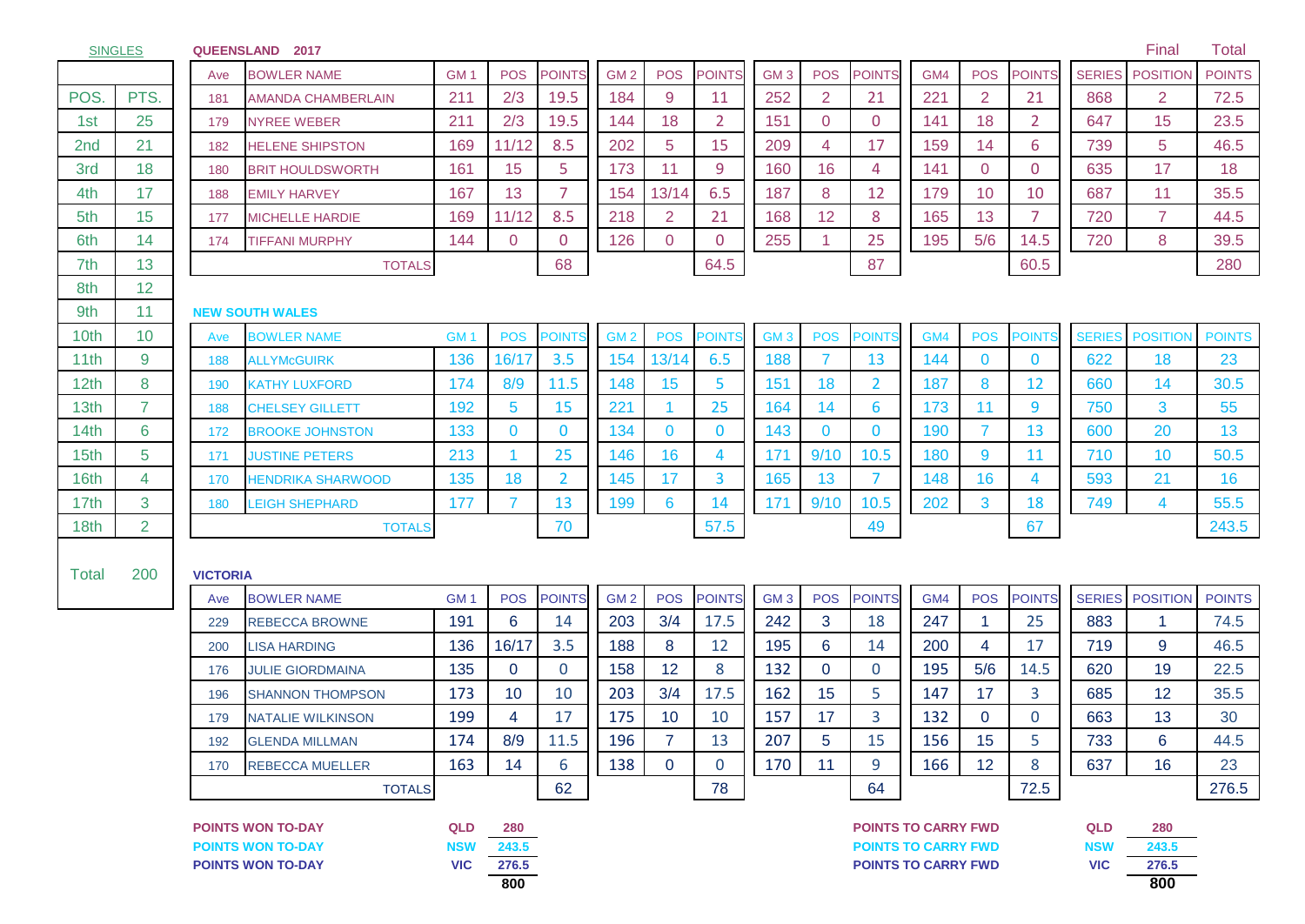DOUBLES

**DOUBLES** 

## **QUEENSLAND**

| POS.            | PTS. | Ave | <b>BOWLER NAME</b>     | <b>GM</b> | <b>POS</b> | <b>POINTS</b> | GM <sub>2</sub> | <b>POS</b> | <b>POINTS</b> | GM <sub>3</sub> | <b>POS</b> | <b>POINTS</b> | GM4 | <b>POS</b>  | <b>POINTS</b> |      | SERIES POSITION | <b>POINTS</b> |
|-----------------|------|-----|------------------------|-----------|------------|---------------|-----------------|------------|---------------|-----------------|------------|---------------|-----|-------------|---------------|------|-----------------|---------------|
| 1st             | 46   | 181 | AMANDA CHAMBERLAIN     | 214       |            |               | 194             |            |               | 233             |            |               | 167 |             |               | 808  |                 |               |
| 2 <sub>nd</sub> | 35   | 182 | <b>HELENE SHIPSTON</b> | 199       |            | 46            | 279             |            | 46            | 186             |            | 35            | 196 |             | 25            | 860  |                 | 152           |
| 3rd             | 29   |     | <b>TOTALS</b>          | 413       |            |               | 473             |            |               | 419             |            |               | 363 |             |               | 1668 |                 |               |
| 4th             | 25   | 188 | <b>EMILY HARVEY</b>    | 149       |            |               | 164             |            |               | 248             |            |               | 194 |             |               | 755  |                 |               |
| 5th             | 21   | 174 | <b>TIFFANI MURPHY</b>  | 191       |            | 21            | 156             | 8          | 9             | 186             |            | 46            | 155 | 6           | 17            | 688  | 3               | -93           |
| 6th             | 17   |     | <b>TOTALS</b>          | 340       |            |               | 320             |            |               | 434             |            |               | 349 |             |               | 1443 |                 |               |
| 7th             | 13   | 179 | <b>NYREE WEBER</b>     | 216       |            |               | 186             |            |               | 161             |            |               | 168 |             |               | 731  |                 |               |
| 8th             |      | 177 | <b>MICHELLE HARDIE</b> | 149       |            | 35            | 166             |            | 25            | 168             |            | 13            | 189 | $5^{\circ}$ | 21            | 672  | 6               | 94            |
| 9th             |      |     | <b>TOTALS</b>          | 365       |            |               | 352             |            |               | 329             |            |               | 357 |             |               | 1403 |                 |               |
| Total           | 200  |     | <b>STATE TOTALS</b>    |           |            | 102           |                 |            | 80            |                 |            | 94            |     |             | 63            |      |                 | 339           |

## **NEW SOUTH WALES**

| POS.  | PTS.     | Ave | <b>BOWLER NAME</b>     | <b>GM</b> | <b>POS</b> | <b>POINTS</b> | GM <sub>2</sub> | <b>POS</b>   | <b>POINTS</b> | GM <sub>3</sub> | <b>POS</b> | <b>POINT</b> | GM <sub>4</sub> | <b>POS</b> | <b>POINT</b> |      | <b>SERIES</b> POSITION | <b>POINTS</b> |
|-------|----------|-----|------------------------|-----------|------------|---------------|-----------------|--------------|---------------|-----------------|------------|--------------|-----------------|------------|--------------|------|------------------------|---------------|
| 1st   | 46       | 172 | <b>BROOKE JOHNSTON</b> | 144       |            |               | 176             |              |               | 127             |            |              | 157             |            |              | 604  |                        |               |
| 2nd   | 35       | 171 | <b>JUSTINE PETERS</b>  | 158       |            | ಿ             | 163             |              |               | 182             |            | 5            | 173             |            | 13           | 676  |                        | 44            |
| 3rd   | 29       |     | <b>TOTALS</b>          | 302       |            |               | 339             |              |               | 309             |            |              | 330             |            |              | 1280 |                        |               |
| 4th   | 25       | 190 | <b>KATHY LUXFORD</b>   | 161       |            |               | 168             |              |               | 193             |            |              | 150             |            |              | 672  |                        |               |
| 5th   | 21       | 180 | <b>LEIGH SHEPHARD</b>  | 147       |            | ט ו           | 161             |              | 13            | 176             |            | 21           | 144             |            | Ð            | 628  |                        | 52            |
| 6th   | 17       |     | <b>TOTALS</b>          | 308       |            |               | 329             |              |               | 369             |            |              | 294             |            |              | 1300 |                        |               |
| 7th   | 13       | 188 | <b>ALLYMcGUIRK</b>     | 148       |            |               | 156             |              |               | 143             |            |              | 204             |            |              | 651  |                        |               |
| 8th   | $\Omega$ | 188 | <b>CHELSEY GILLETT</b> | 198       |            | 25            | 191             | $\mathbf{b}$ | 21            | 183             |            | -9           | 181             |            | 35           | 753  |                        | 90            |
| 9th   |          |     | <b>TOTALS</b>          | 346       |            |               | 347             |              |               | 326             |            |              | 385             |            |              | 1404 |                        |               |
| Total | 200      |     | <b>STATE TOTALS</b>    |           |            | 47            |                 |              | -51           |                 |            | 35           |                 |            | 53           |      |                        | 186           |

| <b>DOUBLES</b> |      |                               | <b>VICTORIA</b> |                               |                 |            |               |                                               |            |               |                 |            |               |     |            |                                  |               |                 |               |
|----------------|------|-------------------------------|-----------------|-------------------------------|-----------------|------------|---------------|-----------------------------------------------|------------|---------------|-----------------|------------|---------------|-----|------------|----------------------------------|---------------|-----------------|---------------|
| POS.           | PTS. |                               | Ave             | <b>BOWLER NAME</b>            | GM <sub>1</sub> | <b>POS</b> | <b>POINTS</b> | GM <sub>2</sub>                               | <b>POS</b> | <b>POINTS</b> | GM <sub>3</sub> | <b>POS</b> | <b>POINTS</b> | GM4 | <b>POS</b> | <b>POINTS</b>                    | <b>SERIES</b> | <b>POSITION</b> | <b>POINTS</b> |
| 1st            | 46   |                               | 196             | <b>SHANNON THOMPSON</b>       | 204             |            |               | 184                                           |            |               | 225             |            |               | 195 |            |                                  | 808           |                 |               |
| 2nd            | 35   |                               | 192             | <b>GLENDA MILLMAN</b>         | 160             | 3          | 29            | 180                                           | 3          | 29            | 177             | 3          | 29            | 211 |            | 46                               | 728           | $\overline{2}$  | 133           |
| 3rd            | 29   |                               |                 | <b>TOTALS</b>                 | 364             |            |               | 364                                           |            |               | 402             |            |               | 406 |            |                                  | 1536          |                 |               |
| 4th            | 25   |                               | 229             | <b>REBECCA BROWNE</b>         | 160             |            |               | 202                                           |            |               | 219             |            |               | 178 |            |                                  | 759           |                 |               |
| 5th            | 21   |                               | 200             | <b>LISA HARDING</b>           | 160             | 6          | 17            | 164                                           | $\sim$     | 35            | 168             | 4          | 25            | 188 | 3          | 29                               | 680           | $\overline{4}$  | 106           |
| 6th            | 17   |                               |                 | <b>TOTALS</b>                 | 320             |            |               | 366                                           |            |               | 387             |            |               | 366 |            |                                  | 1439          |                 |               |
| 7th            | 13   |                               | 179             | <b>NATALIE WILKINSON</b>      | 133             |            |               | 167                                           |            |               | 207             |            |               | 168 |            |                                  | 675           |                 |               |
| 8th            | 9    |                               | 170             | <b>REBECCA MUELLER</b>        | 153             | 9          | 5             | 150                                           | 9          | 5             | 144             | 6          | 17            | 151 | 8          | -9                               | 598           | 9               | 36            |
| 9th            |      |                               |                 | <b>TOTALS</b>                 | 286             |            |               | 317                                           |            |               | 351             |            |               | 319 |            |                                  | 1273          |                 |               |
| Total          | 200  | <b>STATE TOTALS</b>           |                 |                               |                 |            | 51            |                                               |            | 69            |                 |            | 71            |     |            | 84                               |               |                 | 275           |
|                |      |                               |                 |                               |                 |            |               |                                               |            |               |                 |            |               |     |            |                                  |               |                 |               |
|                |      |                               |                 | <b>POINTS BROUGHT FORWARD</b> | <b>QLD</b>      | 280        |               | <b>POINTS WON TO-DAY</b>                      |            |               | QLD             | 339        |               |     |            | <b>TOTAL POINTS TO CARRY FWD</b> |               | <b>QLD</b>      | 619           |
|                |      | <b>POINTS BROUGHT FORWARD</b> |                 |                               | <b>NSW</b>      | 243.5      |               | <b>POINTS WON TO-DAY</b>                      |            |               | <b>NSW</b>      | 186        |               |     |            | <b>TOTAL POINTS TO CARRY FWD</b> |               | <b>NSW</b>      | 429.5         |
|                |      | <b>POINTS BROUGHT FORWARD</b> |                 |                               | <b>VIC</b>      | 276.5      |               | 275<br><b>POINTS WON TO-DAY</b><br><b>VIC</b> |            |               |                 |            |               |     |            | <b>TOTAL POINTS TO CARRY FWD</b> |               | <b>VIC</b>      | 551.5         |

800 800 1600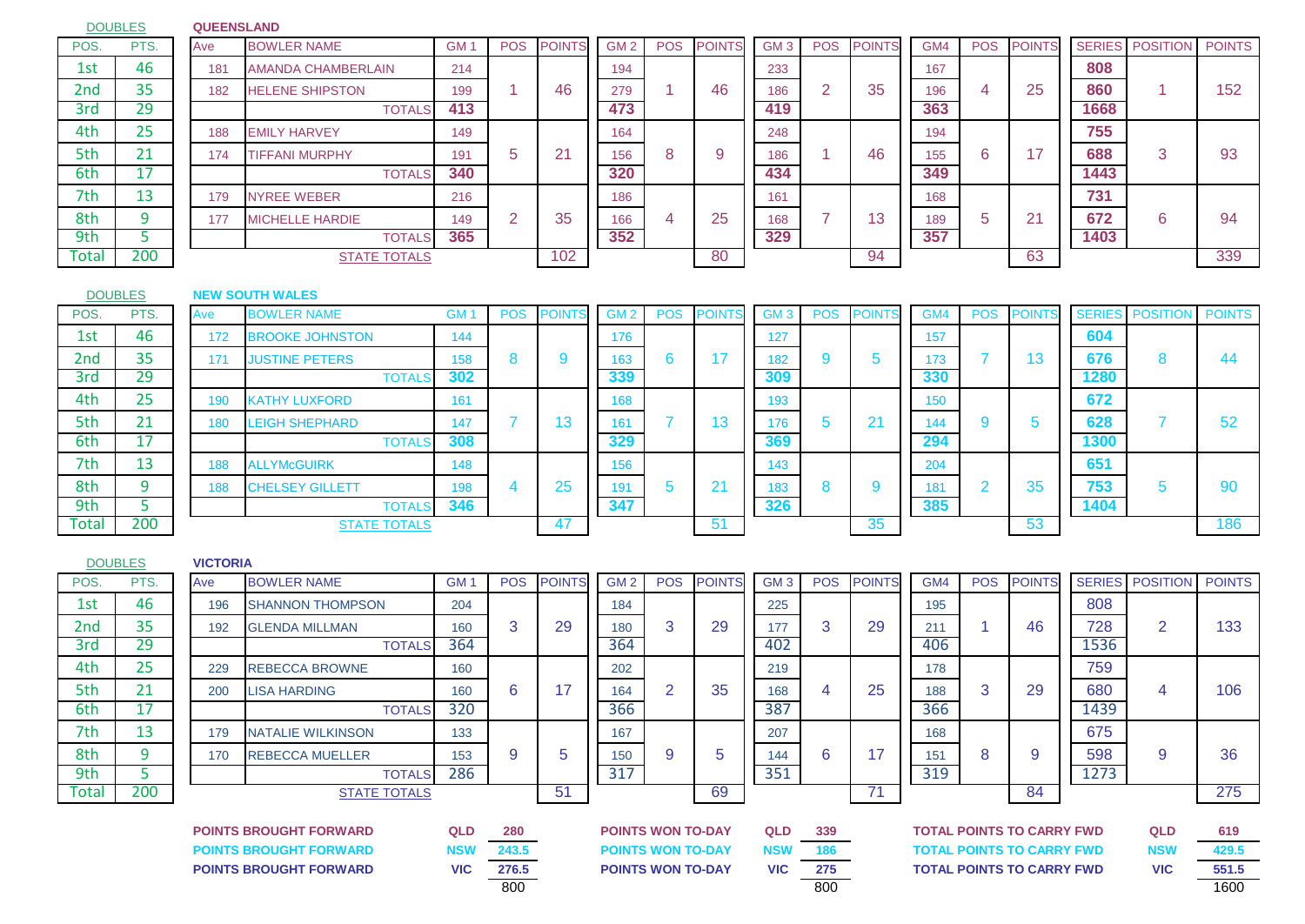## **QUEENSLAND**

|                 | <b>TRIPLES</b> |                 | <b>BOWLER NAME</b>            | GM <sub>1</sub> | <b>POS</b> | <b>POINTS</b> | GM <sub>2</sub> | <b>POS</b>     | <b>POINTS</b>            | GM <sub>3</sub> | <b>POS</b>     | <b>POINTS</b> | GM4 | <b>POS</b>     | <b>POINTS</b>                    | <b>SERIES</b> | <b>POS</b>        | <b>POINTS</b> |
|-----------------|----------------|-----------------|-------------------------------|-----------------|------------|---------------|-----------------|----------------|--------------------------|-----------------|----------------|---------------|-----|----------------|----------------------------------|---------------|-------------------|---------------|
| POS.            | PTS.           | 181             | <b>AMANDA CHAMBERLAIN</b>     | 246             |            |               | 245             |                |                          | 189             |                |               | 197 |                |                                  | 877           |                   |               |
| 1st             | 50             | 182             | <b>HELENE SHIPSTON</b>        | 164             | 2          | 40            | 153             | $\overline{2}$ | 40                       | 185             | $\overline{2}$ | 40            | 192 | 1              | 50                               | 694           | $\overline{2}$    | 170           |
| 2 <sub>nd</sub> | 40             | 188             | <b>EMILY HARVEY</b>           | 194             |            |               | 166             |                |                          | 202             |                |               | 187 |                |                                  | 749           |                   |               |
| 3rd             | 34             |                 | <b>TOTALS</b>                 | 604             |            |               | 564             |                |                          | 576             |                |               | 576 |                |                                  | 2320          |                   |               |
| 4th             | 30             |                 |                               |                 |            |               |                 |                |                          |                 |                |               |     |                |                                  |               |                   |               |
| 5th             | 25             | 179             | <b>NYREE WEBER</b>            | 144             |            |               | 151             |                |                          | 210             |                |               | 167 |                |                                  | 672           |                   |               |
| 6th             | 21             | 180             | <b>BRIT HOULDSWORTH</b>       | 146             | 5          | 25            | 152             | 6              | 21                       | 189             | 3              | 34            | 168 | 6              | 21                               | 655           | 6                 | 101           |
| <b>Total</b>    | 200            | 174             | <b>TIFFANI MURPHY</b>         | 192             |            |               | 162             |                |                          | 158             |                |               | 134 |                |                                  | 646           |                   |               |
|                 |                |                 | <b>TOTALS</b>                 | 482             |            |               | 465             |                |                          | 557             |                |               | 469 |                |                                  | 1973          |                   |               |
|                 |                |                 | <b>STATE TOTALS</b>           |                 |            | 65            |                 |                | 61                       |                 |                | 74            |     |                | 71                               |               |                   | 271           |
|                 |                |                 | <b>NEW SOUTH WALES</b>        |                 |            |               |                 |                |                          |                 |                |               |     |                |                                  |               |                   |               |
|                 | <b>TRIPLES</b> | Ave             | <b>BOWLER NAME</b>            | GM <sub>1</sub> | <b>POS</b> | <b>POINTS</b> | GM <sub>2</sub> | <b>POS</b>     | <b>POINTS</b>            | GM <sub>3</sub> | <b>POS</b>     | POINTS        | GM4 | <b>POS</b>     | <b>POINTS</b>                    | <b>SERIES</b> | <b>POS</b>        | <b>POINTS</b> |
| POS.            | PTS.           | 188             | <b>ALLY McGUIRK</b>           | 187             |            |               | 149             |                |                          | 152             |                |               | 145 |                |                                  | 633           |                   |               |
| 1st             | 50             | 188             | <b>CHELSEY-LEA GILLETT</b>    | 194             | 3          | 34            | 141             | 5              | 25                       | 204             | 4/5            | 27.5          | 175 | 5              | 25                               | 714           | 3                 | 111.5         |
| 2nd             | 40             | 171             | <b>JUSTINE PETERS</b>         | 158             |            |               | 187             |                |                          | 161             |                |               | 200 |                |                                  | 706           |                   |               |
| 3rd             | 34             |                 | <b>TOTALS</b>                 | 539             |            |               | 477             |                |                          | 517             |                |               | 520 |                |                                  | 2053          |                   |               |
| 4th             | 30             |                 |                               |                 |            |               |                 |                |                          |                 |                |               |     |                |                                  |               |                   |               |
| 5th             | 25             | 190             | <b>KATHY LUXFORD</b>          | 139             |            |               | 205             |                |                          | 154             |                |               | 213 |                |                                  | 711           |                   |               |
| 6th             | 21             | 170             | <b>HENDRIKA SHARWOOD</b>      | 143             | 6          | 21            | 198             | 3              | 34                       | 162             | 6              | 21            | 159 | $\overline{2}$ | 40                               | 662           | 5                 | 116           |
| <b>Total</b>    | 200            | 180             | <b>LEIGH SHEPHARD</b>         | 141             |            |               | 131             |                |                          | 169             |                |               | 166 |                |                                  | 607           |                   |               |
|                 |                |                 | <b>TOTALS</b>                 | 423             |            |               | 534             |                |                          | 485             |                |               | 538 |                |                                  | 1980          |                   |               |
|                 |                |                 | <b>STATE TOTALS</b>           |                 |            | 55            |                 |                | 59                       |                 |                | 48.5          |     |                | 65                               |               |                   | 227.5         |
|                 |                | <b>VICTORIA</b> | <b>BOWLER NAME</b>            | GM <sub>1</sub> | <b>POS</b> | <b>POINTS</b> | GM <sub>2</sub> | <b>POS</b>     | <b>POINTS</b>            | GM <sub>3</sub> | <b>POS</b>     | <b>POINTS</b> | GM4 | <b>POS</b>     | <b>POINTS</b>                    | <b>SERIES</b> | <b>POS</b>        | <b>POINTS</b> |
|                 | <b>TRIPLES</b> | Ave             |                               |                 |            |               |                 |                |                          |                 |                |               |     |                |                                  |               |                   |               |
| POS.            | PTS.           | 229             | <b>REBECCA BROWNE</b>         | 221             |            |               | 260             |                |                          | 216             |                |               | 193 |                |                                  | 890           |                   |               |
| 1st             | 50             | 196             | <b>SHANNON THOMPSON</b>       | 254             |            | 50            | 144             | 1              | 50                       | 237             |                | 50            | 146 | 4              | 30                               | 781           | 1                 | 180           |
| 2 <sub>nd</sub> | 40             | 192             | <b>GLENDA MILLMAN</b>         | 160             |            |               | 218             |                |                          | 168             |                |               | 184 |                |                                  | 730           |                   |               |
| 3rd             | 34<br>30       |                 | <b>TOTALS</b>                 | 635             |            |               | 622             |                |                          | 621             |                |               | 523 |                |                                  | 2401          |                   |               |
| 4th             |                |                 |                               |                 |            |               |                 |                |                          |                 |                |               |     |                |                                  |               |                   |               |
| 5th             | 25             | 200             | <b>LISA HARDING</b>           | 150             |            |               | 175             |                |                          | 201             |                |               | 165 |                |                                  | 691           |                   |               |
| 6th             | 21             | 176             | <b>JULIE GIORDMAINA</b>       | 162             | 4          | 30            | 141             | $\overline{4}$ | 30                       | 147             | 4/5            | 27.5          | 171 | 3              | 34                               | 621           | 4                 | 121.5         |
| <b>Total</b>    | 200            | 179             | <b>NATALIE WILKINSON</b>      | 197             |            |               | 176             |                |                          | 169             |                |               | 193 |                |                                  | 735           |                   |               |
|                 |                |                 | <b>TOTALS</b>                 | 509             |            |               | 492             |                |                          | 517             |                |               | 529 |                |                                  | 2047          |                   |               |
|                 |                |                 | <b>STATE TOTALS</b>           |                 |            | 80            |                 |                | 80                       |                 |                | 77.5          |     |                | 64                               |               |                   | 301.5         |
|                 |                |                 |                               |                 |            |               |                 |                |                          |                 |                |               |     |                |                                  |               |                   |               |
|                 |                |                 |                               |                 |            |               |                 |                |                          |                 |                |               |     |                |                                  |               |                   |               |
|                 |                |                 | <b>POINTS BROUGHT FORWARD</b> |                 | QLD        |               |                 |                | <b>POINTS WON TO-DAY</b> |                 | <b>QLD</b>     |               |     |                | <b>TOTAL POINTS TO CARRY FWD</b> |               |                   |               |
|                 |                |                 | <b>POINTS BROUGHT FORWARD</b> |                 | <b>NSW</b> | 619<br>429.5  |                 |                | <b>POINTS WON TO-DAY</b> |                 | <b>NSW</b>     | 271<br>227.5  |     |                | <b>TOTAL POINTS TO CARRY FWD</b> |               | QLD<br><b>NSW</b> | 890<br>657    |
|                 |                |                 | <b>POINTS BROUGHT FORWARD</b> |                 | <b>VIC</b> | 551.5         |                 |                | <b>POINTS WON TO-DAY</b> |                 | <b>VIC</b>     | 301.5         |     |                | <b>TOTAL POINTS TO CARRY FWD</b> |               | <b>VIC</b>        | 853           |